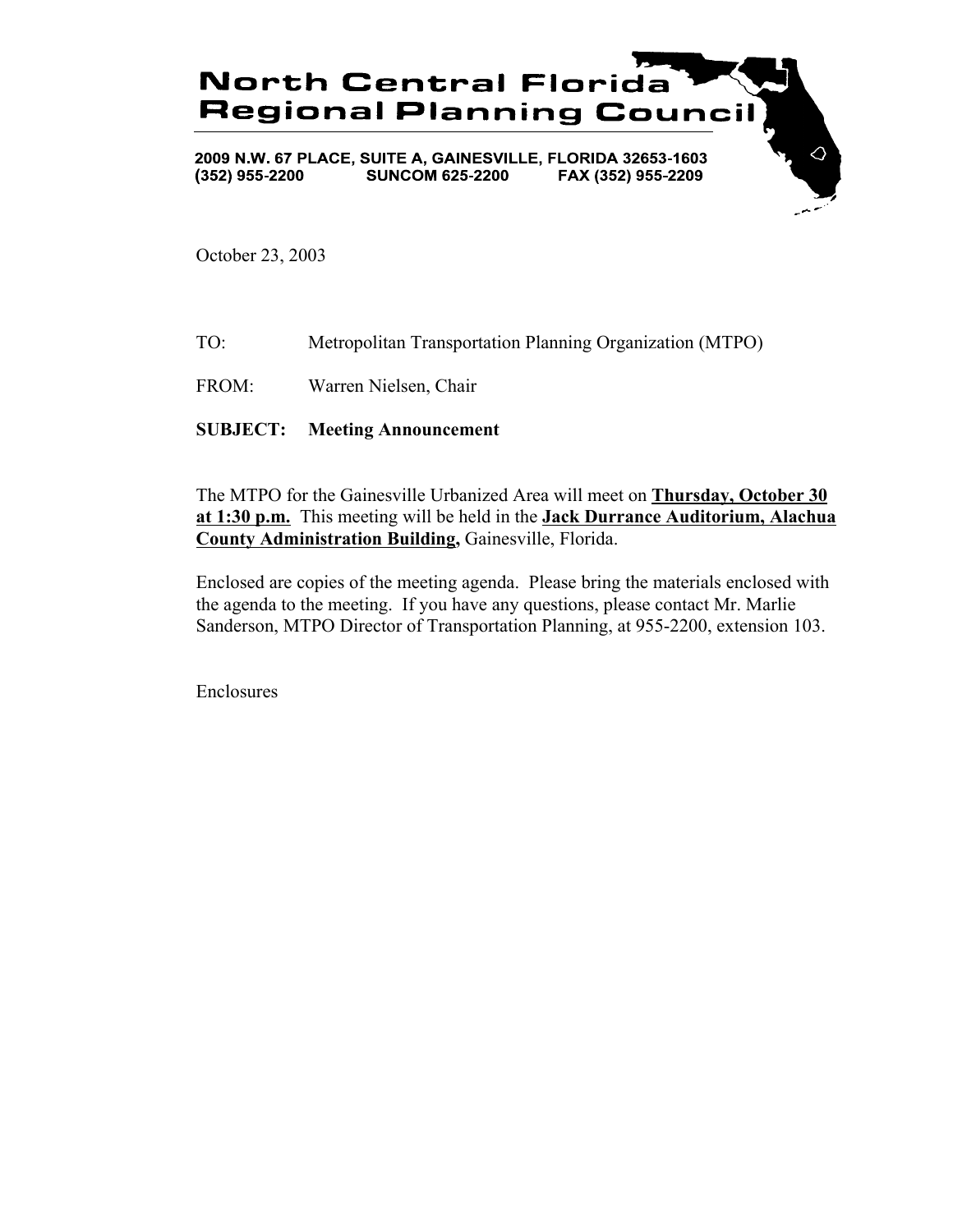# **North Central Florida Regional Planning Council**

2009 N.W. 67 PLACE, SUITE A, GAINESVILLE, FLORIDA 32653-1603 **SUNCOM 625-2200** FAX (352) 955-2209  $(352)$  955-2200

#### **AGENDA**

# **METROPOLITAN TRANSPORTATION PLANNING ORGANIZATION FOR THE GAINESVILLE URBANIZED AREA**

**Jack Durrance Auditorium Thursday, 1:30 p.m.** Alachua County Administration Building **County Administration Building October 30, 2003 Gainesville, Florida**

## **STAFF RECOMMENDATION**

### **I. Approval of the Meeting Agenda APPROVE BOTH AGENDAS and Consent Agenda**

The MTPO needs to review and approve both agendas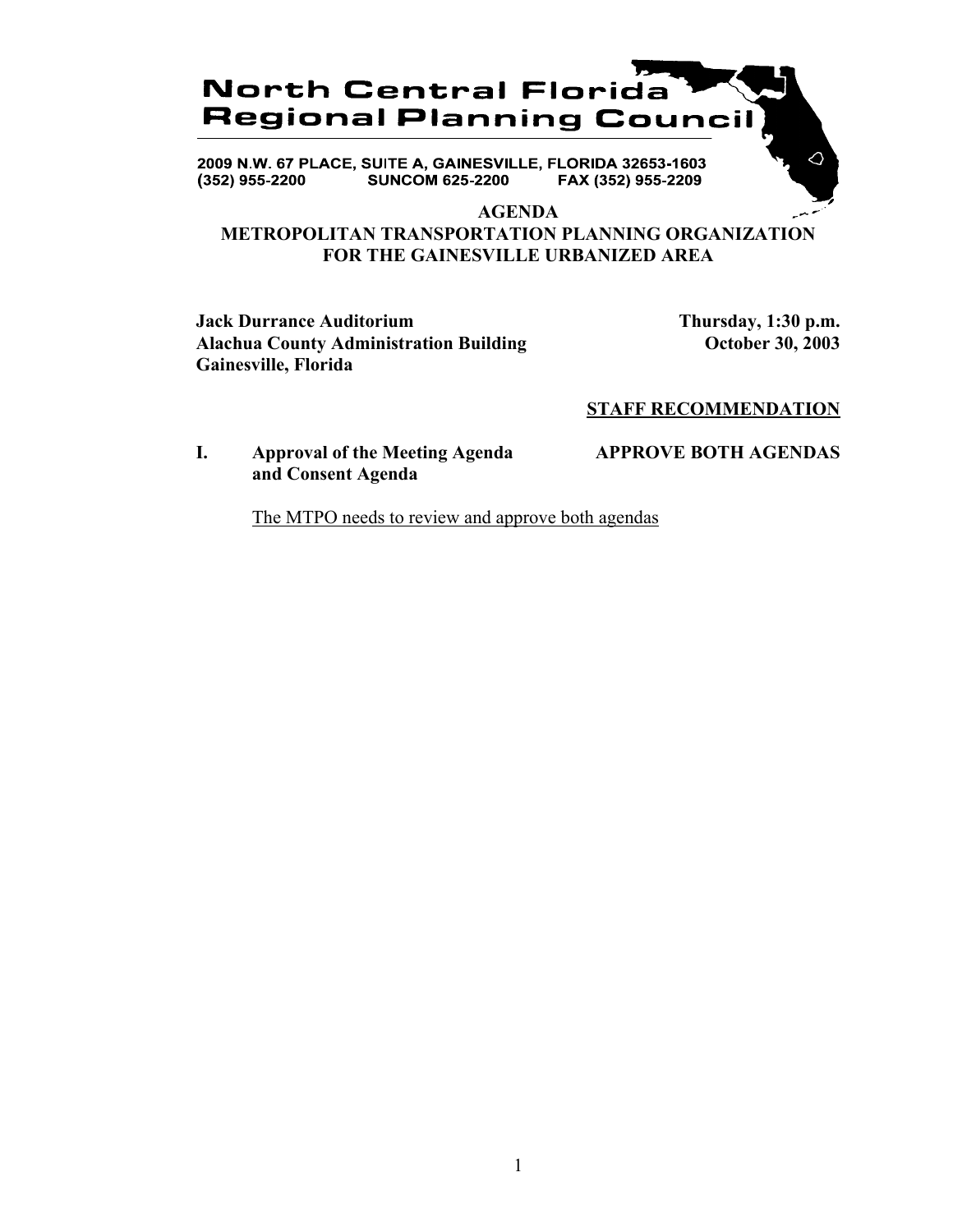

2009 N.W. 67 PLACE, SUITE A, GAINESVILLE, FLORIDA 32653-1603 **SUNCOM 625-2200**  $(352)$  955-2200 FAX (352) 955-2209

**CONSENT AGENDA METROPOLITAN TRANSPORTATION PLANNING ORGANIZATION FOR THE GAINESVILLE URBANIZED AREA**

**Jack Durrance Auditorium Thursday, 1:30 p.m. Alachua County Administration Building October 30, 2003 Gainesville, Florida**

#### **STAFF RECOMMENDATION**

| Page $*1$ CA. 1 |  | <b>MTPO Minutes- August 14, 2003</b> | <b>APPROVE MINUTES</b> |
|-----------------|--|--------------------------------------|------------------------|
|-----------------|--|--------------------------------------|------------------------|

This set of MTPO minutes is ready for review and approval

**Page # 11 Year 2025 Long Range Plan Update-** APPROVE COMMITTEE **Consultant Selection RECOMMENDATIONS** 

> The MTPO's Technical Review Committee is recommending that the MTPO contract with The Corradino Group to prepare this plan update

**Page #** Archer Road Charrette- Consultant **APPROVE COMMITTEE Shortlist Recommendations RECOMMENDATIONS** 

> The MTPO's Technical Review Committee recommends that the MTPO shortlist all three consulting firms that submitted letters of qualifications

**Page # 27 State Road 331 (Williston Road) Resurfacing APPROVE JOINT** Project RECOMMENDATIONS

> The Florida Department of Transportation (FDOT) has submitted proposed design concepts for this project

**Page # State Road 24-A Bypass Designation APPROVE JOINT RECOMMENDATIONS**

> This designation should reduce the number of large trucks on SW  $13<sup>th</sup>$  Street near the University and on University Avenue in the downtown area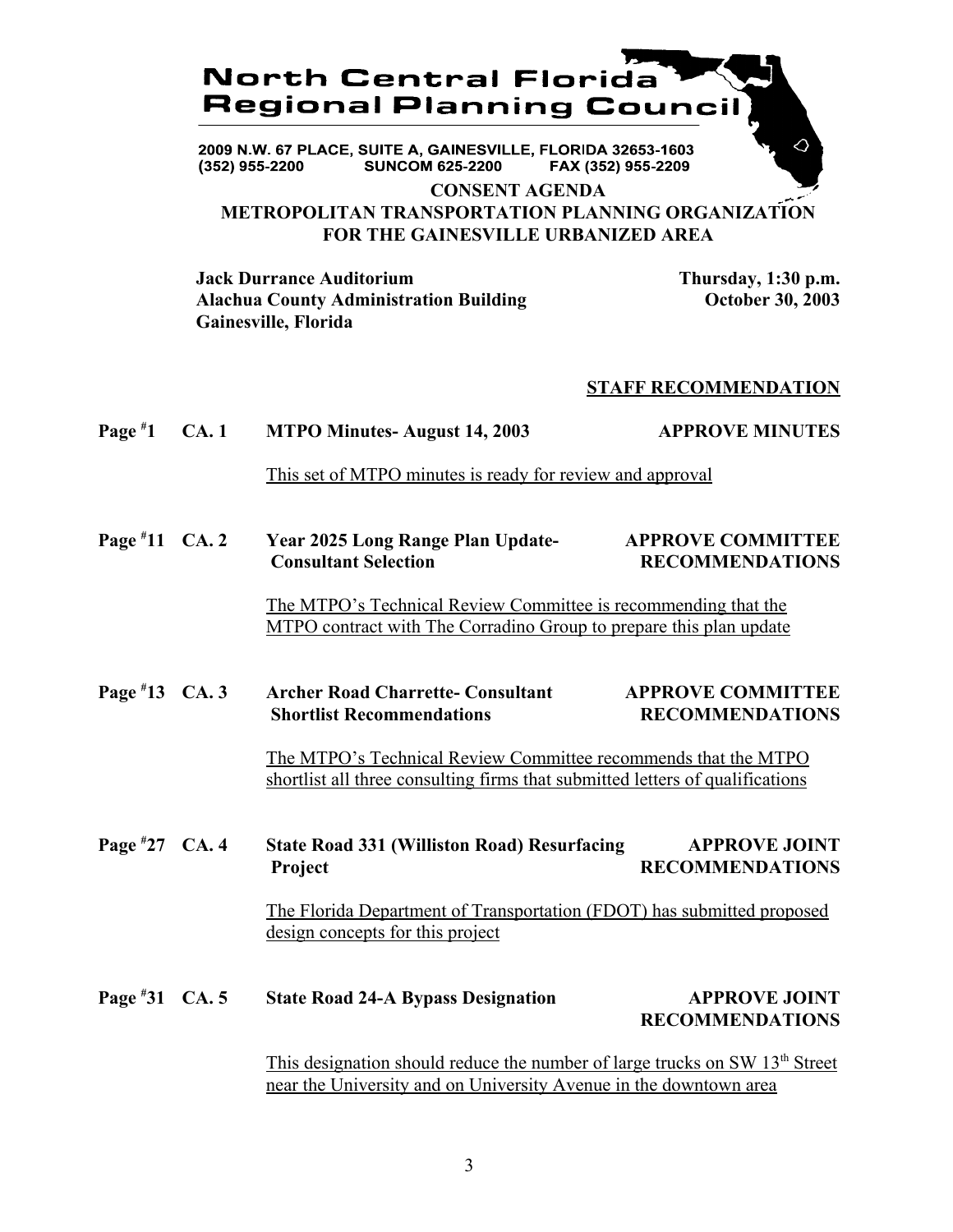| Page $*43$ CA. 6  |                                                                                                                                                                                                        | <b>Newberry Road Turnlanes</b>                                                                                                 | <b>APPROVE JOINT</b><br><b>RECOMMENDATIONS</b> |  |
|-------------------|--------------------------------------------------------------------------------------------------------------------------------------------------------------------------------------------------------|--------------------------------------------------------------------------------------------------------------------------------|------------------------------------------------|--|
|                   |                                                                                                                                                                                                        | FDOT has submitted 60 percent design plans for review                                                                          |                                                |  |
| Page $*57$ CA. 7  |                                                                                                                                                                                                        | W. University Avenue Right-of-way Acquisition                                                                                  | <b>APPROVE JOINT</b><br><b>RECOMMENDATION</b>  |  |
|                   |                                                                                                                                                                                                        | The County Commission is requesting that the MTPO ask FDOT to revise<br>its plans to acquire right-of-way on University Avenue |                                                |  |
| Page $*63$ CA. 8  |                                                                                                                                                                                                        | <b>MTPO Meetings-Live Telephone Call-in</b>                                                                                    | <b>APPROVE STAFF</b><br><b>RECOMMENDATION</b>  |  |
|                   |                                                                                                                                                                                                        | Enclosed are recommended procedures to improve how citizen comments<br>from these calls are forwarded to MTPO members          |                                                |  |
| Page #73 CA. 9    |                                                                                                                                                                                                        | <b>Public Transportation Planning Funds</b>                                                                                    | <b>APPROVE RESOLUTION</b>                      |  |
|                   |                                                                                                                                                                                                        | This Resolution must be submitted to FDOT in order for the MTPO to<br>receive these additional planning funds                  |                                                |  |
|                   | <b>CA.10</b>                                                                                                                                                                                           | <b>Transportation Disadvantaged Program-</b>                                                                                   |                                                |  |
| Page #75          | A. Coordinating Board Membership Certification<br>Each year, the MTPO must certify that the membership of this Board is<br>established pursuant to Rule 41-2.012(3) of the Florida Administrative Code |                                                                                                                                | <b>APPROVE</b><br><b>CERTIFICATION</b>         |  |
|                   |                                                                                                                                                                                                        |                                                                                                                                |                                                |  |
| Page #79          |                                                                                                                                                                                                        | <b>B.</b> Resolution of Appreciation                                                                                           | <b>APPROVE RESOLUTION</b>                      |  |
|                   |                                                                                                                                                                                                        | This member of the Coordinating Board has served since November 1999                                                           |                                                |  |
| Page $*85$ CA. 11 |                                                                                                                                                                                                        | <b>MTPO Correspondence</b>                                                                                                     | <b>NO ACTION REQUIRED</b>                      |  |
|                   |                                                                                                                                                                                                        | Enclosed is a copy of recent MTPO correspondence                                                                               |                                                |  |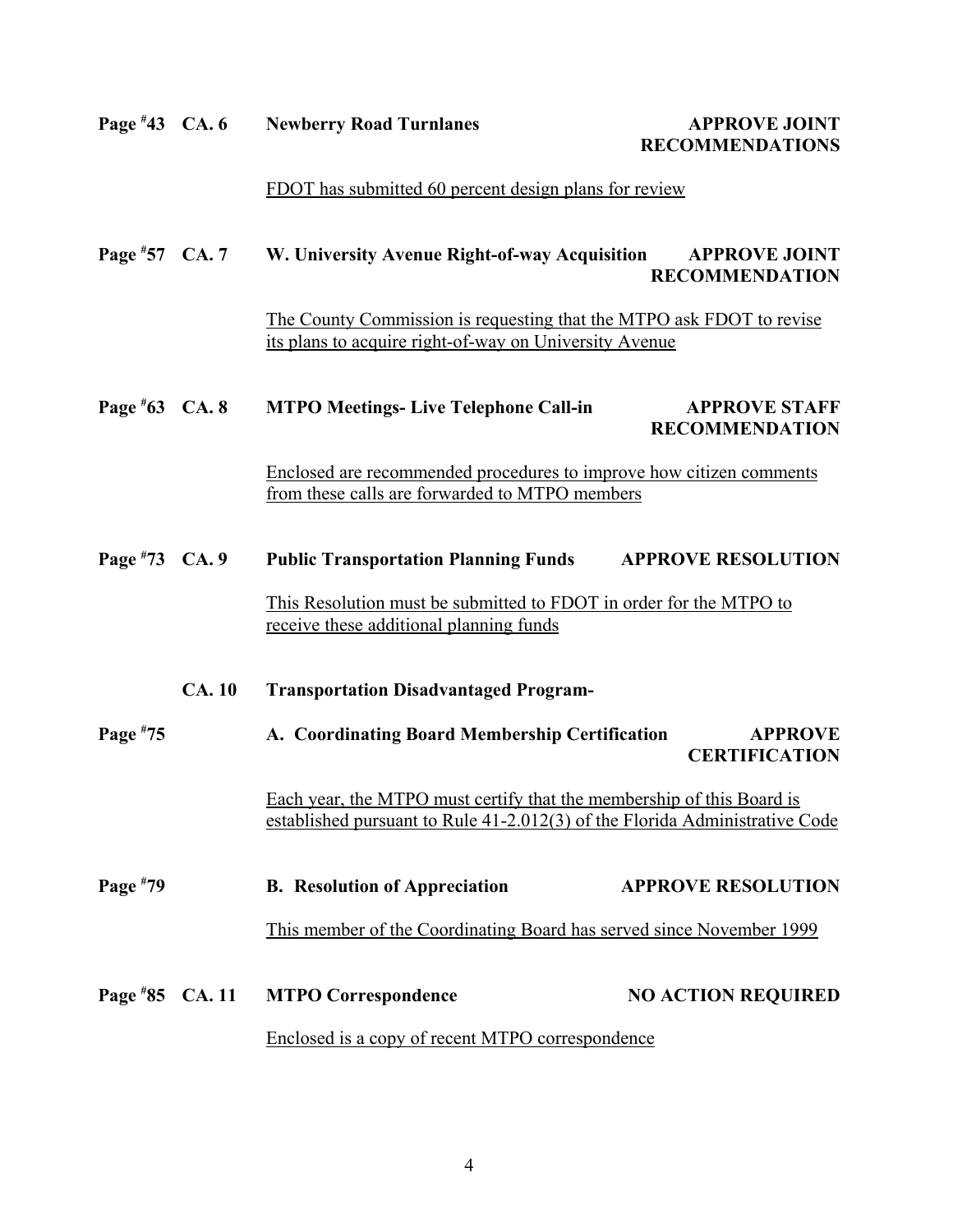

## **AGENDA METROPOLITAN TRANSPORTATION PLANNING ORGANIZATION FOR THE GAINESVILLE URBANIZED AREA**

**Jack Durrance Auditorium Thursday, 1:30 p.m. Alachua County Administration Building October 30, 2003 Gainesville, Florida**

#### **STAFF RECOMMENDATION**

**Page # 91 II. Bicycle/Pedestrian Advisory Board FILL TWO VACANT POSITIONS Vacant Positions**

The MTPO needs to fill two vacant position on this Board

**Page # 113 III. Transportation Disadvantaged Program- NO ACTION REQUIRED Status Report**

MTPO staff will give a status report concerning this program

Page #115 IV. SW 24<sup>th</sup> Avenue Construction Project **APPROVE JOINT RECOMMENDATION**

Alachua County has provided thirty percent design plans for project review

Page #141 V. MTPO Transportation Symposium **APPROVE STAFF RECOMMENDATION**

> MTPO Chair Warren Nielsen has recommended that the MTPO conduct this Symposium early next year